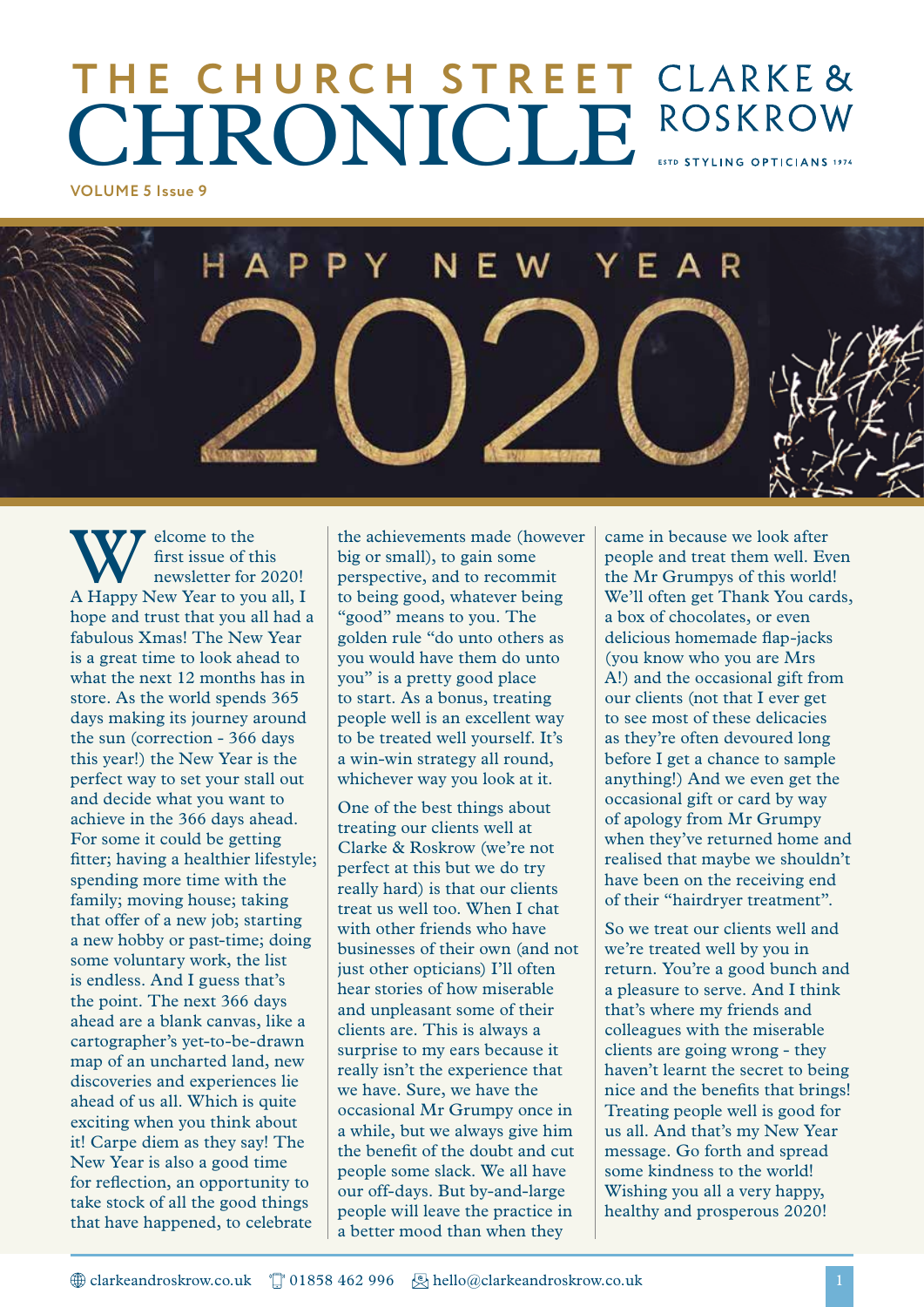### **INTRODUCING...VIKESH!**

There's been a new face at Clarke & Roskrow Styling<br>Opticians since the summer, and some of you may<br>already have met our latest addition to the team. I<br>thought it was time to introduce Vikesh properly through the Opticians since the summer, and some of you may already have met our latest addition to the team. I thought it was time to introduce Vikesh properly through the pages of the Chronicle! Like me Vikesh is an Optometrist but this is his first experience of working in an independent practice. Vikesh first experience of optics was as a teenager when he did his work experience at a local opticians. Vikesh



went on to study Optometry at the University of Bradford and qualified in 2004. He has worked in several optical practices within the Midlands, and is now working on Fridays and Saturdays for us at C&R. Vikesh is married and has a 2-year old daughter. Outside of work Vikesh enjoys gardening, going to the gym, cooking, and spending quality time with family and friends. Welcome to the team Vikesh!



### **PAPER - THE SUPERIOR TECHNOLOGY AS FEATURED IN EYESTYLIST!**

I know I talk a lot about our renovation and refurbishment project in these pages. Although it's<br>been nearly two years since the work was completed we still receive daily compliments about<br>how we've transformed the practic been nearly two years since the work was completed we still receive daily compliments about how we've transformed the practice, particularly from those of you who are long-standing clients and can remember what the practice used to look like. We've attracted a lot of interest since winning the regional Federation of Master Builders Award last June, most recently being featured in *Eyestylist*, the online magazine for fine eyewear and accessories. Clodagh Norton, editor of Eyestylist and sister publication *Europe 20/20* contacted me after reading about our story in another optical publication *The Optician*. Clodagh travels the world in search of new and exciting designers, eyewear brands and optical practices that are defying the norm when it comes to the world of optics. She's more accustomed to finding hidden gems in exciting cities such as London, Paris, New York, Milan, and Tokyo, so I was honoured to learn that she wanted to interview me and visit our practice in Harborough! We had an enjoyable couple of hours chatting about our story at Church Street and how the refurbishment project came about; where we took our inspiration from and how we went about choosing our design and building partners. Clodagh was also impressed by our selection of fine eyewear brands, something she's perhaps more used to finding in bigger, trendier towns and cities. To be recognised as *"...a stylish contemporary practice that rivals some of the UKs successful contemporary optical retail spaces"* is high praise indeed! **than an email would. Paper** 

> **To read Clodagh's article on Eyestylist visit: eyestylist.com/category/boutiques/**

**is definitely the superior technology. For me a paper newsletter delivered through your letterbox by a friendly whistling postie every month or so beats an impersonal nondescript email in your inbox any day of the week! For as long as you continue to enjoy receiving it and reading it, I'll continue to use paper and ink. But if you don't enjoy getting the newsletter, that's fine and it's easy to unsubscribe by emailing hello@ clarkeandroskrow.co.uk or just give the team a call. I hope you'll stick around though!**

Y**ou can't help but notice that you're reading this newsletter on good oldfashioned paper. Some of you have requested the newsletter be sent by email instead of traditional "snailmail", commenting that email would be a much more efficient and economical way of distributing the newsletter. Some of you have even suggested that it's the more "modern" form of communication and that we're a bit behind the times sending a paper newsletter. But here's why you're receiving the newsletter on good old fashioned paper. People often get confused between "efficient" and "effective." Sure, sending this newsletter by email would be more efficient. It would be cheaper (no postmen to pay), it would be greener (no trees felled and no toxic inks used), and it would be faster. Email wins the efficiency argument hands-down and yes it's far more economical. But now let's look at the "effective" side of the equation. Effective means it works, it achieves the intended result, it has the desired effect. So, in the case of this newsletter, the paragraph on the back page explains why I write and send this newsletter. We're interested in having meaningful, lasting relationships with you, in some small way, in between visits to the practice. To hopefully give you some information and news that is more** 

**interesting, entertaining and educating than the daily dose of misery you get from the mainstream media. This newsletter is designed to add a smidgen of pleasure to like us, I know that if this your day. We want to keep a relationship going with you because I think we can offer you something of great value - interesting eyewear, a level of optical experience and expertise, personal service and humanity that you can't get elsewhere.**

**Specsavers spends approximately** *£25 million* **on advertising. Read that number again. Chances**  are you receive more flyers **and mailings, and see and hear more adverts from them each year than you do from me. I don't have that sort of money to spend on marketing, but I can afford to invest £0.70p in our relationship every month. I'm a pragmatic person. While email is more efficient, it won't get the same results. I wouldn't get this type of feedback from regular readers:**

*"Good Morning, Thank you for your latest newsletter. I really enjoy reading them, I even take them to work for them to read but I get them back to keep!"* **- Pamela M.**

**Nobody sits down with a nice cup of tea or coffee to have an enjoyable 5 minutes reading an email. You might have done 25 years ago when you got really excited to receive one email per day (after waiting 20 minutes for the dial-up connection to download the message).** 

**Today you get 50 emails per day and every time you open your inbox it feels like you're drowning in a sea of inbound email. As much as you might newsletter showed up in your inbox you'll more than likely hit the delete key in a fraction of a second. It's ok, don't feel bad, I'd do the same thing myself. But a letter arriving through your letterbox. Now there's something to get excited about. And we don't get that many personal letters these days. And paper is so much easier on the eye than the glare of a screen. And it has a texture and smell that you can't get from a tablet or other digital device. It's an experience to read a nice letter. The simple fact is that a printed newsletter allows us to have a better relationship with clients**